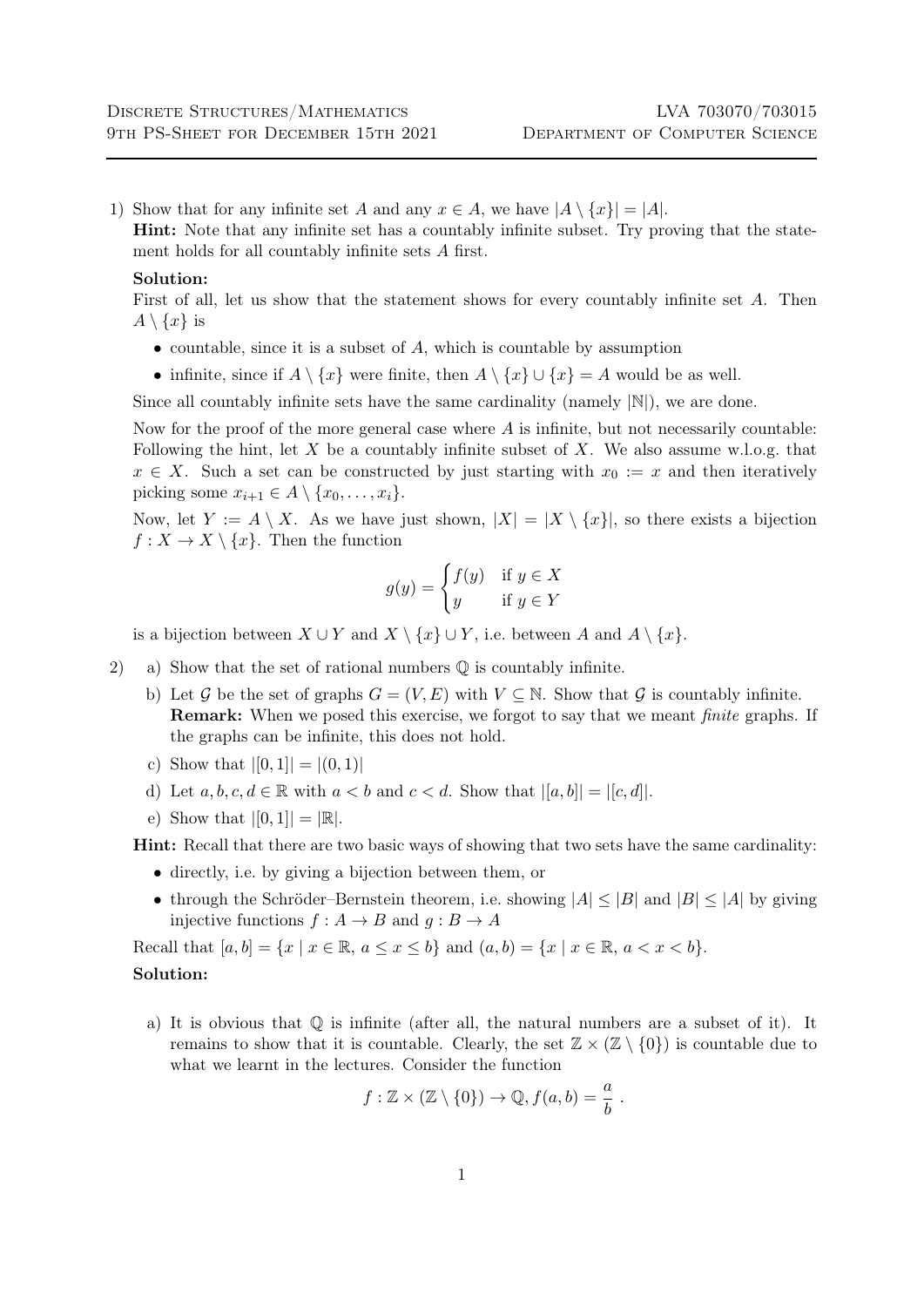This function is surjective, i.e.  $\mathbb{Q}$  is the image of  $\mathbb{Z} \times (\mathbb{Z} \setminus \{0\})$  under f, and we have seen in the lecture that the image of a countable set is countable.

Remark: It is also possible to construct an explicit bijection between the naturals and the rationals, but that is more work (cf. [Stern–Brocot Tree\)](https://en.wikipedia.org/wiki/Stern%E2%80%93Brocot_tree).

b) It is clear that G is infinite, as evidenced e.g. by the sequence of graphs  $(G_i)_{i\in\mathbb{N}}$  where each  $G_i$  consists of a single node i and no edges. It remains to show that the set is countable.

For any natural number n, let  $\mathcal{G}_n$  denote the set of graphs whose vertices are a subset of  $I_n := \{0, \ldots, n\}$ . Clearly, for every graph  $G \in \mathcal{G}$ , there exists an n such that  $G \in \mathcal{G}_n$ . Thus  $\mathcal{G} = \bigcup_{n\geq 0} \mathcal{G}_n$ . Moreover,  $\mathcal{G}_n$  is finite for any n since  $\mathcal{G}_n \subseteq 2^{I_n} \times 2^{I_n \times I_n}$ . From the lecture, we have seen that the union of countably many countable sets is again countable.

Caution: As was mentioned before, this only holds if the graphs are assumed to be finite. If the graphs can be infinite, the statement is in fact wrong: the function

$$
f: \mathcal{P}(\mathbb{N}) \to \mathcal{G}, \ f(X) = (X, \emptyset)
$$

is then an injective map from  $\mathcal{P}(\mathbb{N})$  to  $\mathcal{G}$ , and since  $\mathcal{P}(\mathbb{N})$  is uncountable, so is  $\mathcal{G}$ .

- c) Follows directly from Exercise 1). Alternatively:  $|(0,1)| \leq |[0,1]|$  because the left-hand side is a subset of the right-hand side, and also  $|[0,1]| = |(\frac{1}{3})|$  $\frac{1}{3}, \frac{2}{3}$  $\frac{2}{3}$ | using Exercise 2d) and  $\left| \left( \frac{1}{3} \right) \right|$  $\frac{1}{3}, \frac{2}{3}$  $\left|\frac{2}{3}\right| \leq |(0,1)|$  because subset. Then  $|(0,1)| = |[0,1]|$  follows from Schröder–Bernstein.
- d) For any  $a < b$ , the function  $f : [a, b] \to [0, 1]$ ,  $f(x) = \frac{x-a}{b-a}$  is a bijection. Thus,  $|[a, b]| =$  $|[0, 1]| = |[c, d]|$ .
- e) From the previous exercises, we know that  $|[0,1]| = |(-\frac{\pi}{2})|$  $\frac{\pi}{2}, \frac{\pi}{2}$  $\frac{\pi}{2}$ ), and the tangent function is a bijection from  $\left(-\frac{\pi}{2}\right)$  $\frac{\pi}{2}, \frac{\pi}{2}$  $\frac{\pi}{2}$  to R. Another possible bijection would be  $f : (-1,1) \rightarrow$  $\mathbb{R}, x \mapsto \frac{x}{1-|x|}.$
- 3) State if the following statements are true or false. Justify your answer with a proof:
	- a)  $\mathbb R$  is countable.
	- b)  $\mathbb{N} \times \mathbb{Q}$  is countable.
	- c) If A is countable but B is not, then  $A \cap B$  is countable.
	- d) If  $A$  is a infinite set, then  $A^*$  is countable. **Remark:** Here,  $A^*$  denotes the set of all finite lists with elements from  $A$ . A finite list of length n can be thought of as a function  $\{1, \ldots, n\} \rightarrow A$ , or as an n-tuple with elements of A.

## Solution:

- a) False. Proof by Cantor diagonalisation.
- b) True. Since the cartesian product of finitely many countable sets, is countable. And we know  $\mathbb N$  is countable and  $\mathbb Q$  is countable from Exercise 2a.
- c) True. Since every subset of a countable set is countable. We know  $(A \cap B) \subseteq A$ .
- d) False. Assume A is not countable (e.g.  $\mathbb R$ ) but  $A^*$  is. Since every subset of a countable set is countable and  $A \subseteq A^*$ , also A is countable, which is a contradiction to our assumption.